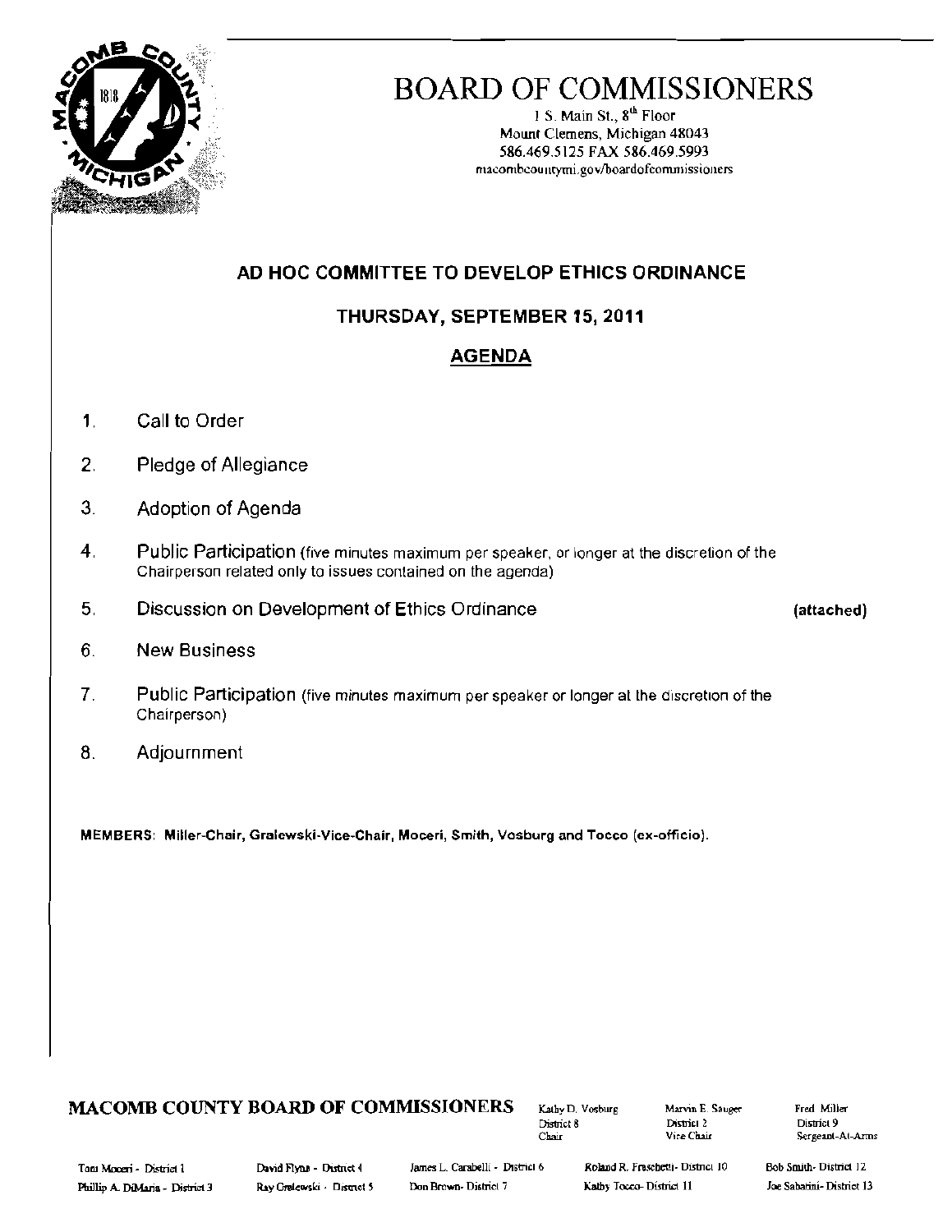**RESOLUTION NO.** \_ **FULL BOARD MEETING** DATE: \_

AGENDAITEM: \_

# **MACOMB COUNTY, MICHIGAN**

RESOLUTION TO <u>Freview draft of Ethics Ordinance (revised September 14, 2011)</u>

**INTRODUCED** BY: Fred Miller, Chair, Ad Hoc Committee to Develop Ethics Ordinance

# **COMMITTEEIMEETING DATE**

Ad Hoc <u>09-15-11</u>  $\overline{\phantom{a}}$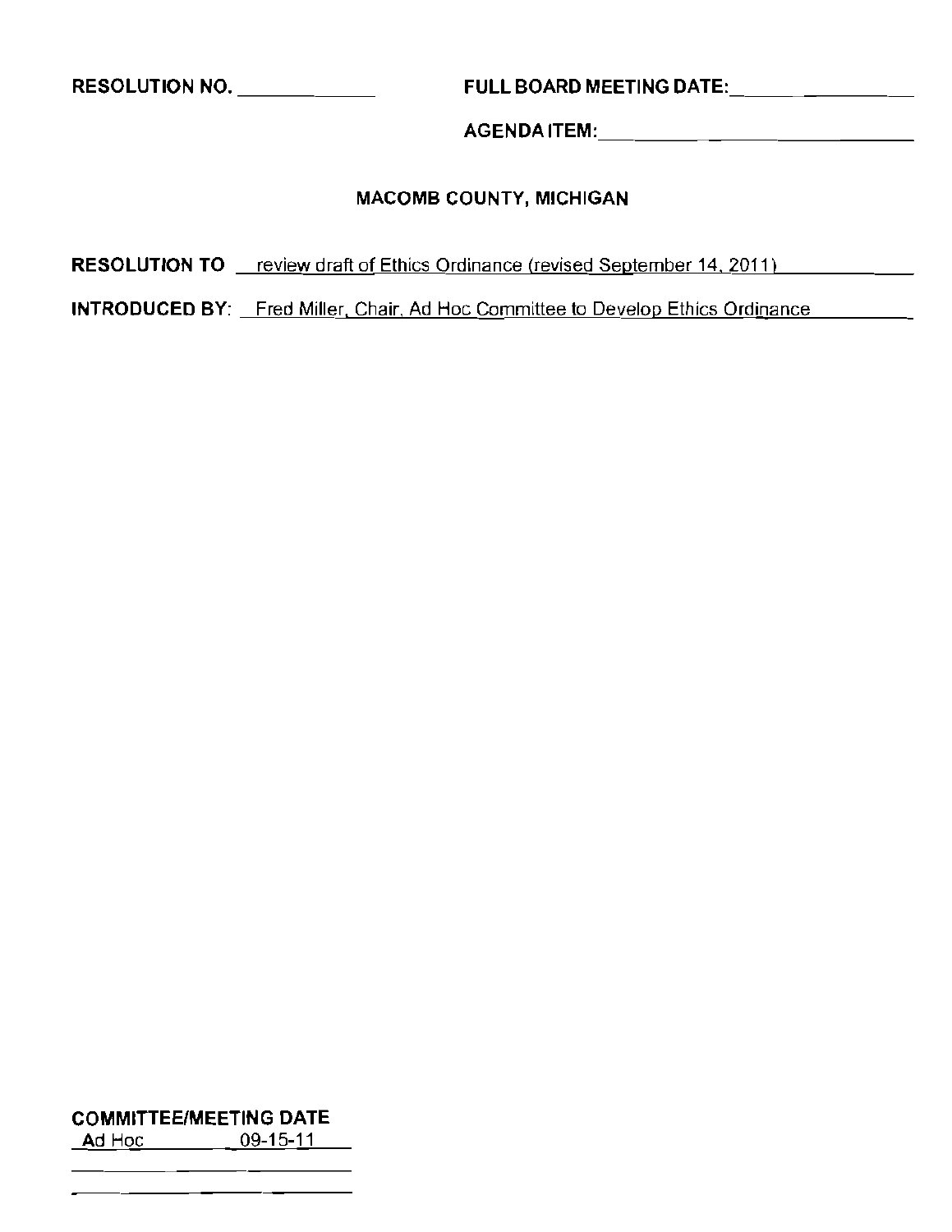# DRAFT - ETHICS ORDINANCE (revised September 14, 2011)

## SECTION 1. PURPOSE AND DEFINITIONS.

Sec. 1.1. Purpose. The residents and those conducting business in or with Macomb County are entitled to fair, ethical and accountable government. County officials, employees, and appointees hold positions of public trust and their actions must remain above suspicion. The purpose of this ordinance is to set forth standards of conduct for elected officials, employees, and appointees of Macomb County.

Sec. 1.2. General Standards of Conduct. Public Servants of the County shall observe the highest standards of ethical conduct and are obligated to:

- A. Comply with all laws and policies of County government;
- B. Be independent, impartial, and fair in their judgment and actions;
- C. Use their public office for the public good, not for personal gain;
- D. Conduct public business openly, as provided by law, in an atmosphere of respect and civility; and
- **E.** Cooperate fully with any request of the Ethics Board for information or assistance, subject to law.

#### Sec. 1.3. Definitions.

- A. Appointee means a public servant holding either a compensated or uncompensated position that is not subject to a collective bargaining agreement, is not elected to or holding office or holding an office that is subject to an election and whose approval is subject to the approval of the Board of Commissioners or exempt from approval under the Home Rule Charter of Macomb County.
- B. Confidential Information means information obtained by a public servant by reason of his or her official position concerning the property, government, or affairs of the County or any office, department, or agency of the County, not available to members of the public pursuant to the Michigan Freedom of Information Act or other applicable laws, regulations, or procedures.
- C. County-Wide Elected Official means the person holding the office of County Executive, Public Works Commissioner, Clerk/Register of Deeds, Treasurer, Prosecuting Attorney, or Sheriff.
- D. Department Head means the administrative head of any department, office, board, commission or other administrative unit of County government regardless of the title of the position.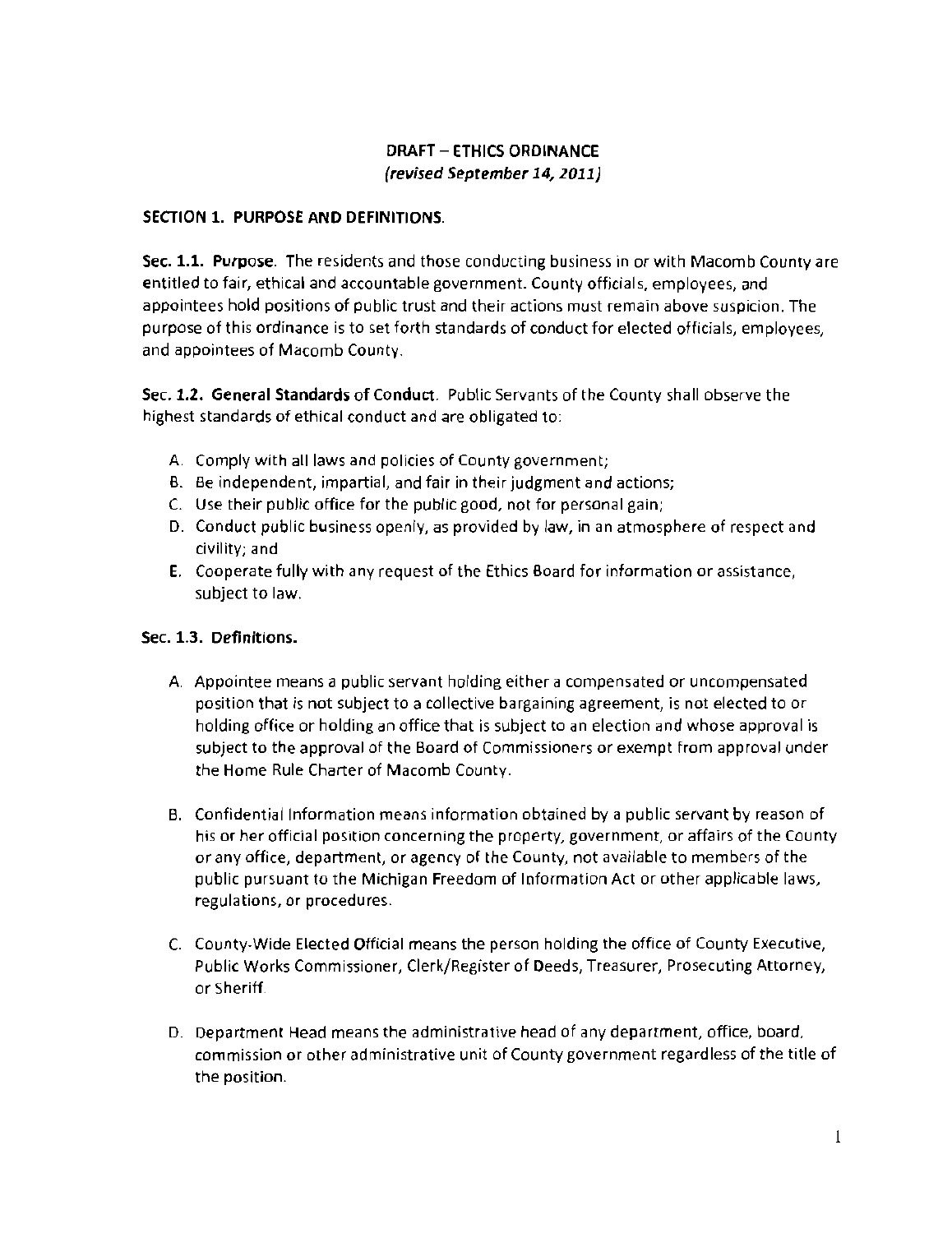- E. Employee means a person employed by Macomb County whether on a full-time or parttime basis
- F. Gift means any gratuity, discount, entertainment, hospitality, loan, forbearance, or other tangible or intangible item having monetary value including, but not limited to, cash, food and drink, travel, lodging, and honoraria for speaking engagements related to or attributable to government employment or the official position of an officer or employee.
- G. Immediate Family means a person's spouse and the person's children and step-children, by blood or adoption, or anyone over the age of 21 who resides with that person.
- H. Intra-governmental gift means, for the purpose of this ordinance, any gift given to an officer or employee from another officer or employee of Macomb County
- I. Personal gain means any benefit which is accepted or received by a public servant or is perceived by a reasonable person to be accepted or received by a public servant, as remuneration for the purpose of improperly influencing an official action in a specific manner or for refraining from the performance of an official action in a specific manner, or as inducement for the public servant to act in favor of some interest other than the public interest.
- J. Public Servant means an employee, county-wide elected official, commissioner, or appointee
- K. Prohibited Source means any person or entity who:(1) is seeking official action (i) by an officer or (ii) by an employee, or by the officer or another employee directing that employee; (2) does business or seeks to do business (i) with the officer or (Ii) with an employee, or with the officer or another employee directing that employee; (3) conducts actiVities regulated (i) by the officer or (ii) by an employee, or by the officer or another employee directing that employee; or (4) has interests that may be substantially affected by the performance or nonperformance of the official duties of the officer or employee
- 1. Purchasing/Procurement Personnel means the County Purchasing Manager and any employees in the Purchasing Department directly involved in the procurement of supplies and services on behalf of any department of the County.
- M. Relative means people related to the individual as father, mother, son, daughter, brother, sister, uncle, aunt, great aunt, great uncle, first cousin, nephew, niece, husband, wife, grandfather, grandmother, grandson, granddaughter, father-in-law, mother-in-law, son-in-law, daughter-in-law, brother-in-law, sister-in-law, stepfather, stepmother, stepson, stepdaughter, stepbrother, stepsister, half brother, half sister, and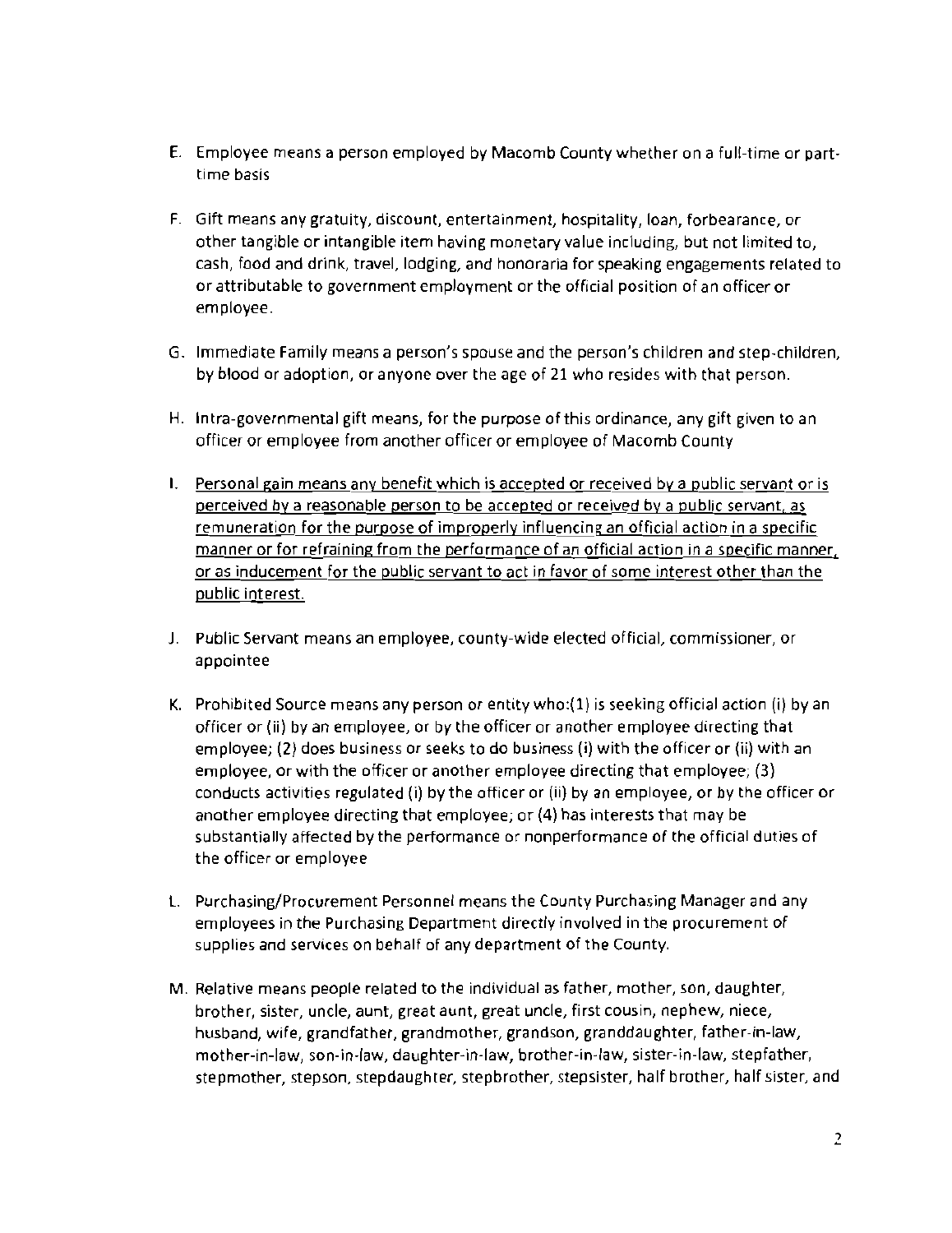including the father, mother, grandfather, or grandmother of an individual's spouse and the individual's fiance or fiancee

# SECTION 2. STANDARDS OF CONDUCT

# Sec. 2.1. Conflicts **Of** Interest

In order to ensure independence and impartiality, county officials, both elected and appointed, and employees shall not use their position to influence or otherwise affect government decisions or actions in which they possess a personal interest which may present an apparent or real conflict of interest.

- A. A Public Servant shall not represent his or her personal opinion as that of the county.
- B. A Public Servant shall not engage in a business transaction in which the Public Servant may profit from his or her official position or authority or benefit financially from confidential information which the Public Servant has obtained or may obtain by reason of that position or authority.
- C. A Public Servant shall not participate in the negotiation or execution of contracts, making of loans, granting of subsidies, issuance of permits or certificates or other regulation or supervision, which involves Macomb County and an entity in which the Public Servant has a financial or personal interest.
- D. This ordinance shall not in any manner vary or change the requirements of Contracts of Public Servants with Public Entities Act, 1968 PA 317, MCL 15.321 to 1S.330, which governs the solicitation by and participation in government contracts by officers and employees of the County and preempts all local regulation of such conduct.

## Sec. 2.2. Gifts **and** Gratuities

Except as permitted by this ordinance, no Public Servant of Macomb County shall intentionally solicit or accept any gift from any prohibited source, including intra-governmental gifts, or which is otherwise prohibited by law or ordinance.

- A. This prohibition shall not apply to:
	- 1. Opportunities, benefits, and services that are available on the same conditions as for the general public.
	- 2. Complimentary copies of trade publications, books, reports, pamphlets, calendars, periodicals or other informational materials.
	- 3. A gift received from a Public Servant's relative or immediate family member, provided that the relative or immediate family member is not acting as a third party's intermediary or an agent in an attempt to circumvent the article.
	- 4. Acceptance of unsolicited advertising of promotional material and other items of nominal intrinsic value.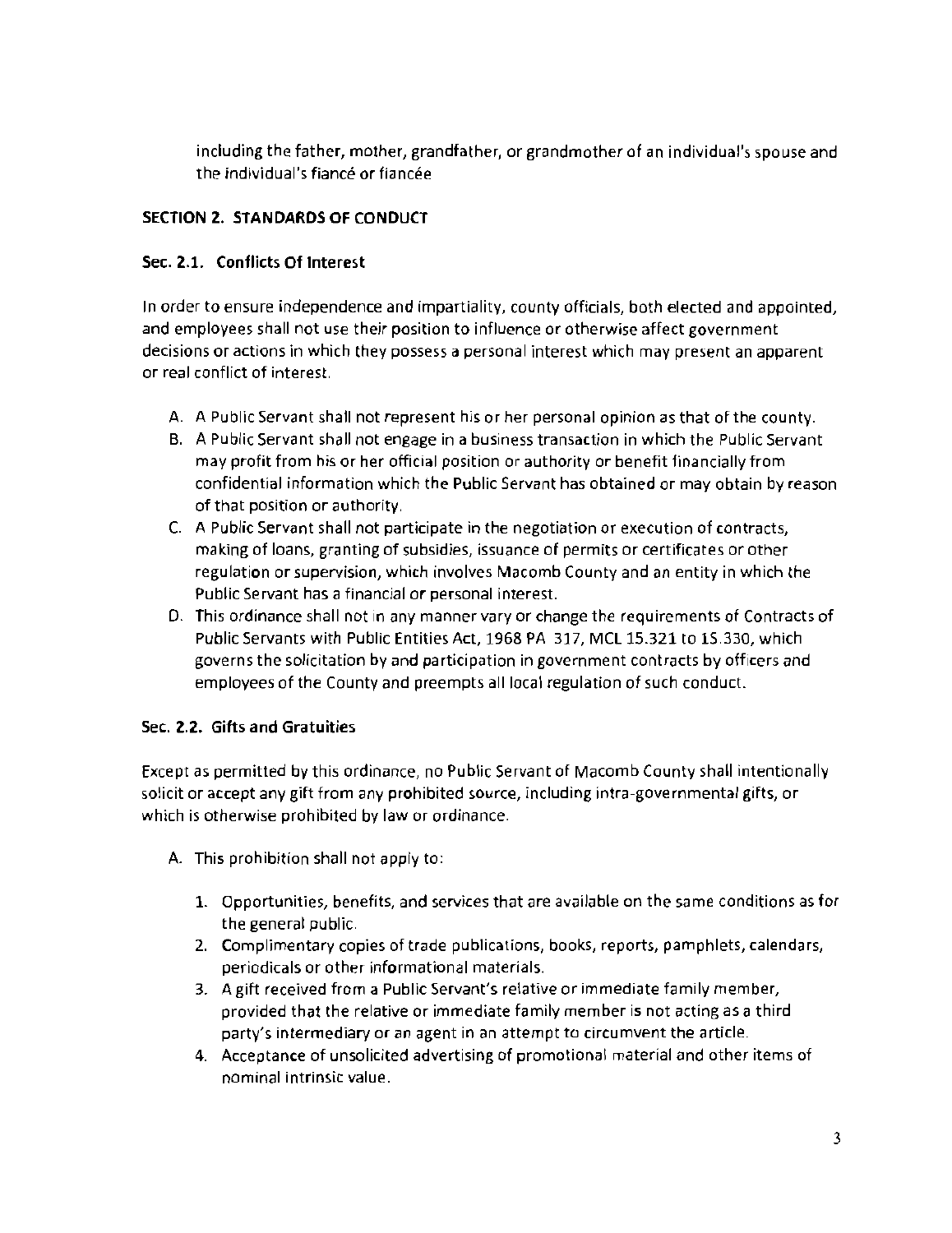- S. Food or refreshments not exceeding \$ 75.00 per person in value on a single calendar day; provided that the food or refreshments are (i) consumed on the premises from which they were purchased or prepared, or (ii) catered. For the purposes of this Section, "catered" means food or refreshments that are purchased ready to consume which are delivered by any means.
- 6. Food, refreshments, lodging, transportation, and other benefits resulting from outside business or employment activities (or outside activities that are not connected to the official duties of a Public Servant), if the benefits have not been offered or enhanced because of the official position or employment of the officer or employee, and are customarily provided to others in similar circumstances.
- 7. Admission or registration fee, travel expenses, entertainment, lodging, meals or refreshments that are furnished to the Public Servant: (i) by the sponsor{s) of an event, appearance or ceremony which is related to official County business in connection with such an event, appearance or ceremony and to which one or more of the public are invited; or (ii) in connection with teaching, a speaking engagement or the provision of assistance to an organization or another governmental entity as long as the County does not compensate the public servant for admission or registration fees, travel expenses, entertainment, meals or refreshments for the same activity; and are customarily provided to others in similar circumstances
- 8. Anything for which the Public Servant pays fair market value.
- 9. Any contribution that is lawfully made under the Campaign Finance Laws of the State of Michigan.
- 10. Anything provided by an individual on the basis of a personal friendship unless the recipient has reason to believe that, under the circumstances, the gift was provided because of the official position or employment of the recipient and not because of the personal friendship. In determining whether a gift is provided on the basis of personal friendship, the recipient shall consider the circumstances under which the gift was offered, such as: (i) the history of the relationship between the individual giving the gift and the recipient of the gift, including any previous exchange of gifts between those individuals; Iii) whether to the actual knowledge of the recipient the individual who gave the gift personally paid for the gift or sought a tax deduction or business reimbursement for the gift; and (iii) whether to the actual knowledge of the recipient the individual who gave the gift also at the same time gave the same or similar gifts to other officers or employees.
- B. Each of the exceptions listed in this Section is mutually exclusive and independent of every other.
- C. A Public Servant does not violate this Section if he or she promptly takes reasonable action to return the gift.

#### Sec. 2.3. Personal Disclosure for Public Servants and Vendors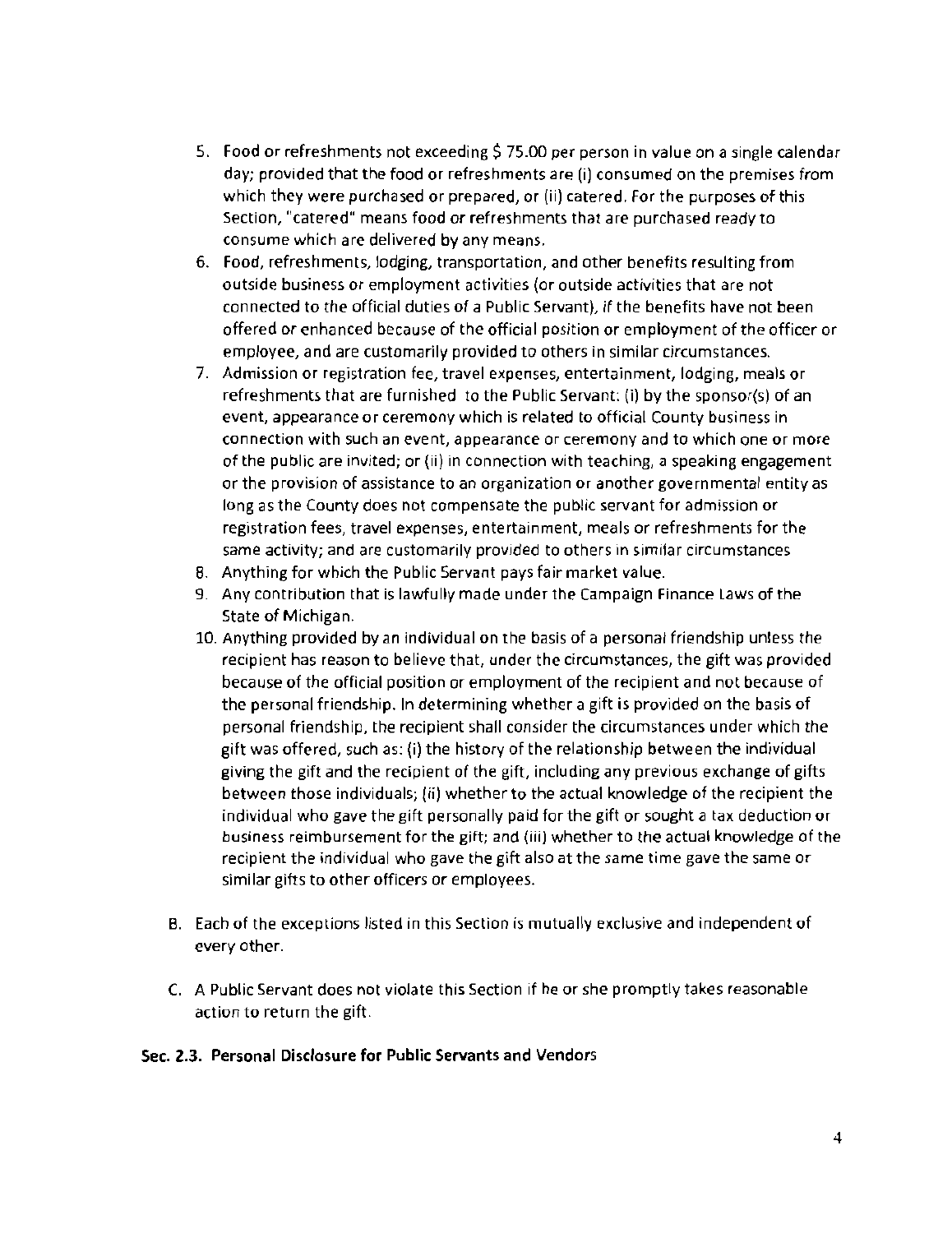County-wide elected officials, County Commissioners, candidates for county-wide offices and Commission, Office of County Executive Charter-Specified Staff, Department Heads and Purchasing/Procurement Personnel shall file an personal disclosure statement.

- A. The personal disclosure statement shall disclose the existence of the following financial interest of the Public Servant and his or her immediate family in any company, business, or entity that has contracted with Macomb County or which has sought licensure or approvals from Macomb County in the two calendar years prior to the filing of the statement:
	- 1. Any interest as a partner, member, employee or contractor in or for a co-partnership or other unincorporated association;
	- 2. Any interest as a beneficiary or trustee in a trust;
	- 3. Any interest as a director, officer, employee or contractor in or for a corporation, limited liability company, partnership, sole proprietorship, or other business entity; and
	- 4. Legal or beneficial ownership of 10 % or more of the total outstanding stock of a corporation, limited liability company, partnership, sale proprietorship. or other business entity;
- B. The personal disclosure statement shall also include the address or location of any real estate holdings within Macomb County, excluding primary residence, of the Public Servant and his or her immediate family.
- C. Public servants specified under section 2.3(A) whom are not elected by the public shall file personal disclosure statements by January 31,2012. Publicly elected public servants specified under section 2.3(A) and candidates for county offices shall file the personal disclosure statement 30 days after filing as a candidate for public office. Public servants would not be required to file an additional personal disclosure statement unless the substance of the document were to change, in which case they shall file an amended personal disclosure statement
- D. The Human Resources Department shall develop a Personal Disclosure Form and notify all affected personnel. The County Clerk shall post the submitted Personal Disclosure forms on the County's website, The Personal Disclosure form may be submitted electronically.
- $E.$  The County's purchasing department shall amend its standard contract form to include language which provides that County contracts shall be voidable or rescindable at the discretion of the County Executive or Chairperson of the Board of Commissioners at any time if a Public Servant has an interest in such contract and fails to disclose such interest. Such contract shall be voided or rescinded if a lobbyist or employee of the contracting party offers a prohibited gift, gratuity, honoraria or payment to a Public Servant in relation to the contract. A fine shall be assessed to the contractor in the event of a violation of this section ofthe Charter. If applicable, the actions of the contractor,

 $\sim$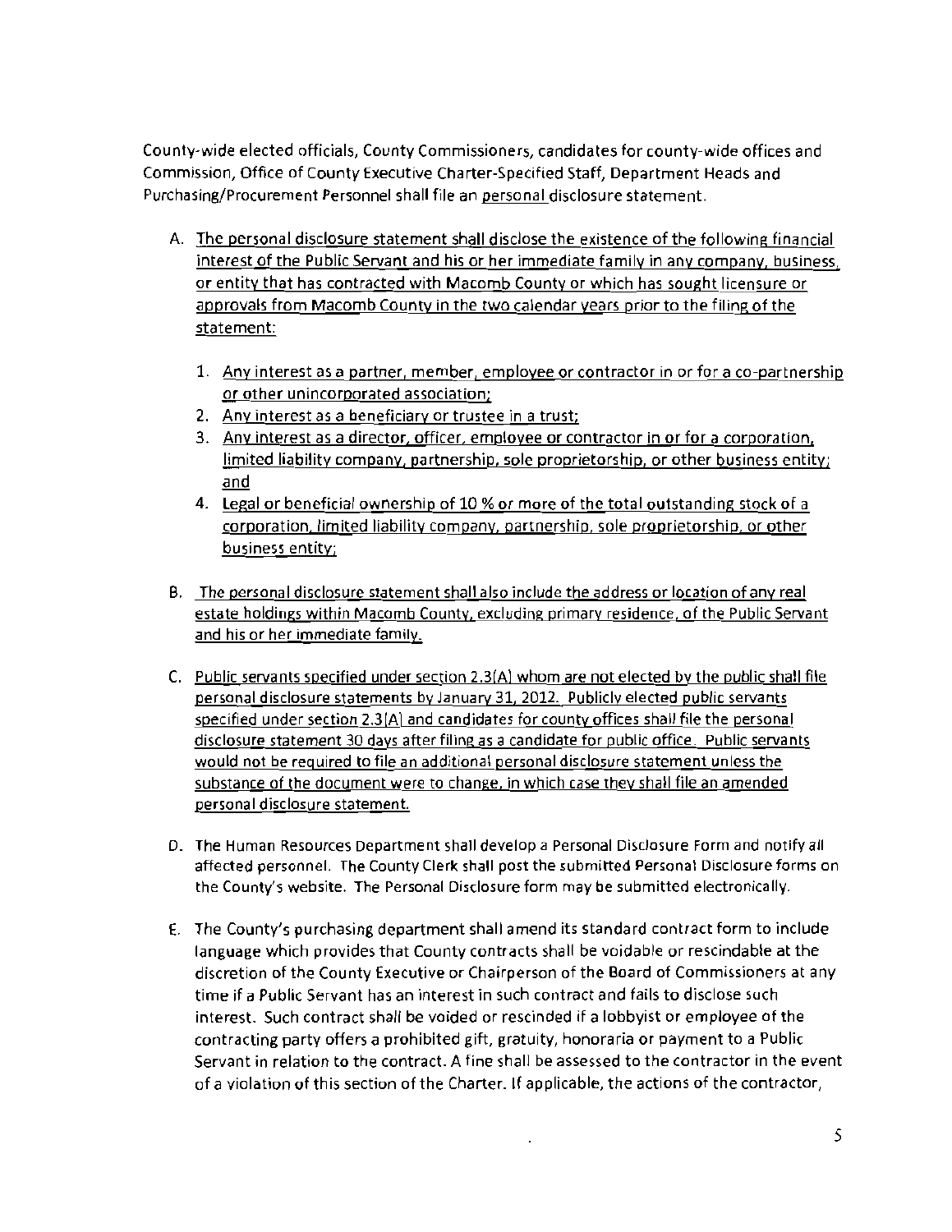and its representative lobbyist or employee, shall be referred to the appropriate prosecuting authorities.

F. If a person required to file a Personal Disclosure form discovers that the person neglected to disclose some required information, the person shall file an amended form within 10 days of the discovery or notification.

#### Sec. 2.4. Incompatible Employment

A Public Servant shall not engage in or accept employment or render services for a private or public interest when that employment or service is incompatible or in conflict with the discharge of the official or employee's official duties or when that employment may tend to impair his or her independence of judgment or action in the performance of official duties.

- A. Subject to state law, for one (1) year after employment with Macomb County, a Public Servant shall not lobby or appear before the County Commission or any County office, department, agency, board, commission or body or receive compensation for any services in connection with any matter in which he or she was directly concerned, personally participated, actively considered or acquired knowledge while working for the county.
- B. Subject to state law, for a period of one (1) year after employment with the county, a Public Servant shall not accept employment with any person or company that did business with the county during the former Public Servant's tenure if that Public Servant was in any way involved in the award or management of that contract or the employment would require the sharing of confidential information,

#### Sec 2.5. Nepotism

It is the policy of Macomb County not to discriminate in its employment and personnel actions with respect to its employees and applicants on the basis of marital status.

- A. Notwithstanding this policy, the County will consider a member of an employee's immediate family for employment if the applicant possesses all the qualifications for employment. An immediate family member may not be hired, however, ifthe employment would:
	- 1. Create either a direct or indirect supervisor/subordinate relationship with a family member; or
	- 2. Create an actual conflict of interest or the appearance of a conflict of interest.
- B. The Department Head shall have the authority and responsibility for determining if such a potential for adverse impact does or does not exist.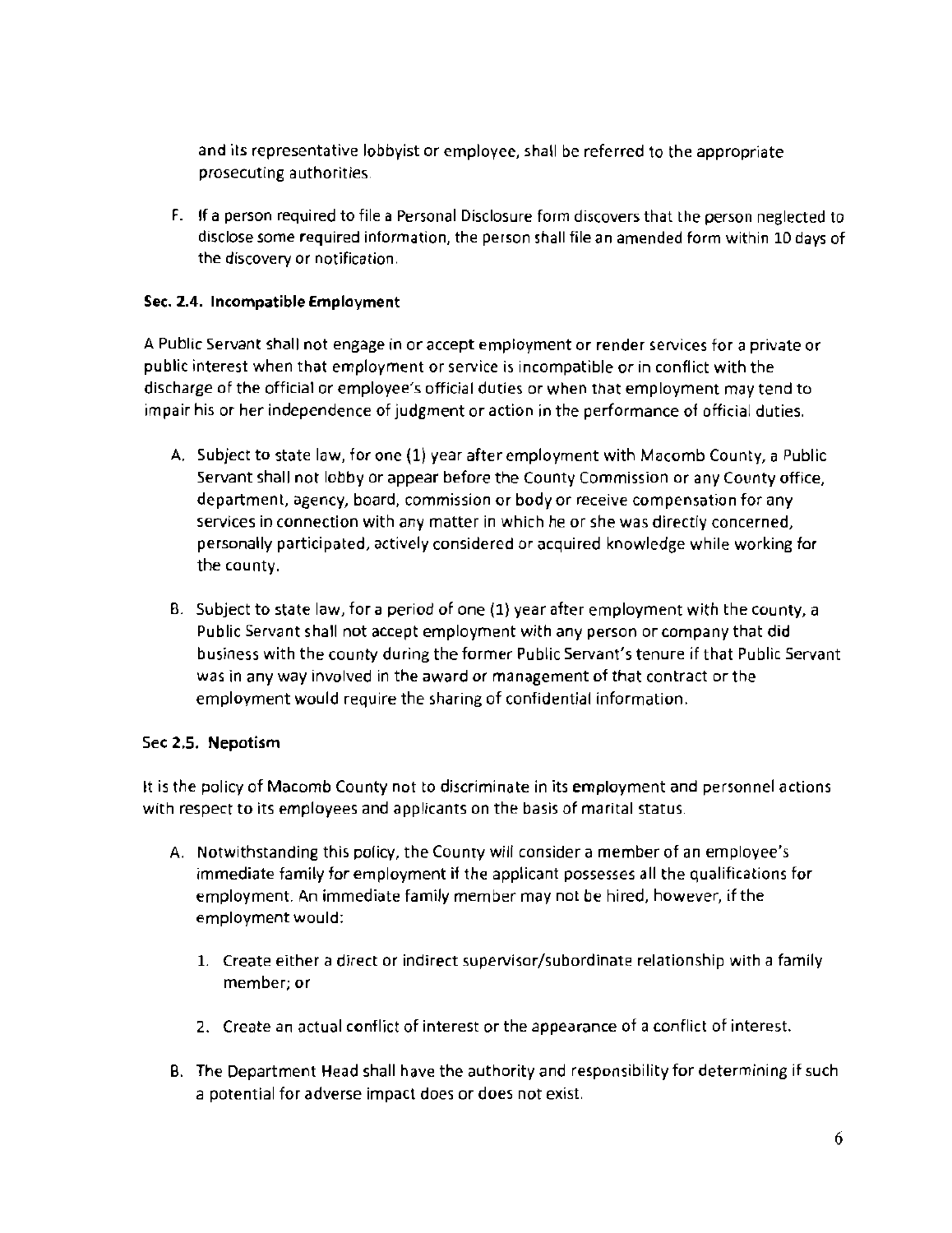- C. When a Department Head has made a determination that such adverse impact does not exist, the determination shall be reviewed by the Human Resources Director prior to any employment decision being made. The Department Head shall submit a Nepotism Review Request form developed by the Human Resources Department to the Human Resources Director. Only Department Heads and/or assistant department heads may sign the request form. The Human Resources Director will review the request form and concur (with or without restrictions) or not concur with the decision of the Department Head. If the Human Resources Director determines that an adverse impact would in fact occur, the Department Head, County Executive and Chairperson of the Board of Commissioners shall be notified.
- D. These criteria will also be considered when assigning, transferring, or promoting an employee.
- E. Employees who marry or become members of the same household may continue employment as long as there is not:
	- 1. A direct or indirect supervisor/subordinate relationship between the employees; or
	- 2. An actual conflict of interest or the appearance of a conflict of interest.

Should one of the above situations occur, the County would attempt to find a suitable position within the County of Macomb to which one of the affected employees may transfer. If accommodations of this nature are not feasible, the employees will first be permitted to determine which of them will resign. If no agreement between the employees can be reached, the County will decide which of the employees will be terminated.

F. This Section shall in no way disqualify such relatives or their spouses who are bona fide appointed officers or employees of the County at the time of the election or appointment of an officer to elective County office.

#### Sec. 2.6. Inappropriate Use of County Time and Property for Political Activity

- A. Public servants are prohibited from engaging in political campaign activities using County property or engaging in such activity during working hours.
- B. Public servants are prohibited from soliciting appointees and employees to work on political campaign activities using County property or during working hours on their behalf or on the behalf of another.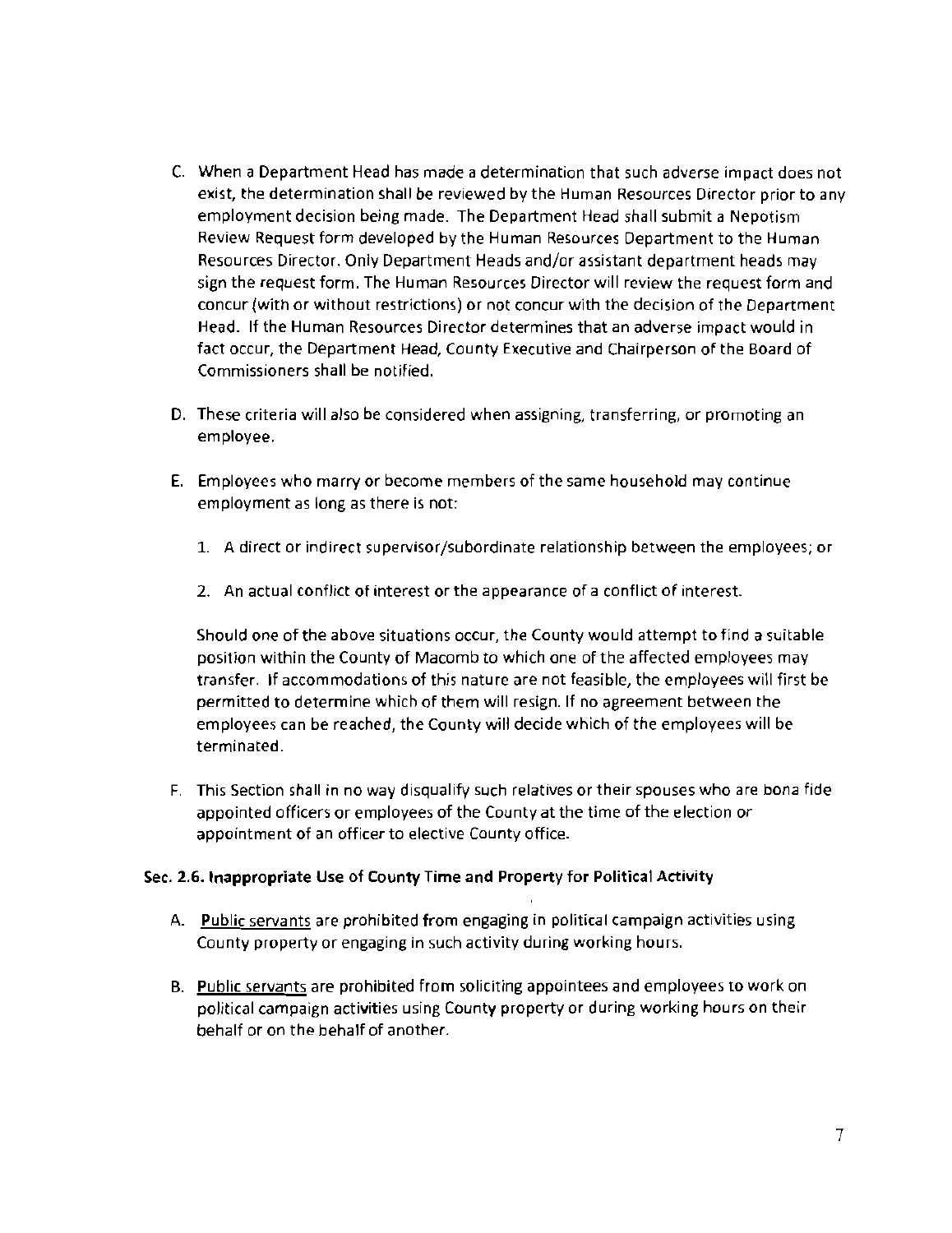C. Public servants are prohibited from soliciting campaign contributions from County department heads and employees under their supervision, coordination, direction, or control.

#### Sec. 2.7. Confidential Information

- A. A Public Servant shall not divulge to any unauthorized person confidential information acquired in the course of service to the county in advance of the time prescribed for its authorized release to the public.
- B. A Public Servant shall not knowingly disclose to any unauthorized person information provided, obtained or discussed in closed or executive sessions of the Board of Commissioners in advance of the time prescribed for its authorized release to the public.
- C. A Public Servant shall not benefit financiaJly from confidential information acquired in the course of holding office or employment or knowingly use confidential information for actual or anticipated persona! gain, or for the actual or anticipated personal gain of any other person.

### Sec. 2.8. Use of Public Assets for Private Purposes

A. A Public Servant shall use personnel resources, property and funds under the official or employee's official care and control judiciously and solely in accordance with prescribed constitutional, statutory and regulatory procedures and not for personal gain or benefit. All county vehicles shall be used in accordance with the County Vehicle policy.

#### SECTION 3. SANCTIONS

- A. Sanctions shall not be construed to diminish or impair the rights of a Public Servant under any collective bargaining agreement, nor the County's obligation to comply with such collective bargaining agreements.
- 8. State statutes cited in this ordinance contain criminal penalties and civil remedies that apply, as provided in those statutes, to the conduct regulated by those statutes.
- C. A violation of this ordinance may be punishedas a civil infraction by a fine of up to \$500.00.
- D. In addition to any other penalty, whether criminal or civil, a Public Servant who intentionally violates this ordinance may be subject to disciplinary action including censure, reprimand, removal, dismissal or discharge.
- E. In addition, the common law offense of misconduct in office (misfeasance,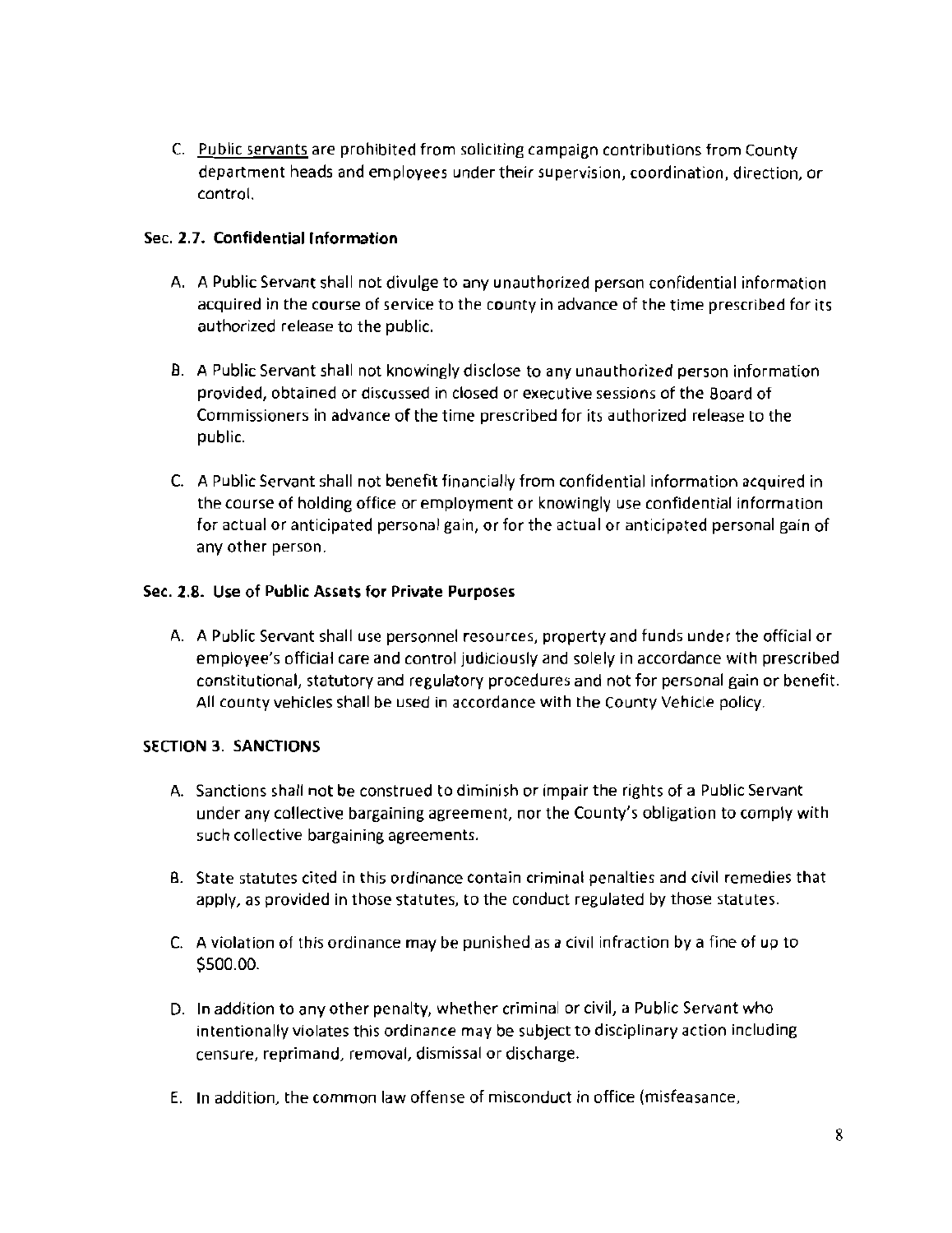malfeasance and nonfeasance) constitutes a felony as provided in the Michigan Penal Code, MCL 750.505 and willful neglect of duty constitutes a misdemeanor as provided in MeL 750.478

#### SECTION 4. BOARD OF ETHICS

Section 2.4 of the Home Rule Charter of Macomb County establishes a Board of Ethics. The Board is charged with the enforcement of the ethics provisions of the Charter, this ordinance and the law. The provisions below governing procedure for the enforcement of this ordinance may, pursuant to Charter, by superseded by rules of procedure adopted by the Board of Ethics. For the purposes of this section, "Board" refers to the Board of Ethics.

#### Sec. 4.1. Open Meetings Act

- A. All meetings of the Board are subject to the Open Meetings Act, MCL 15.261, *et seq.* The Board may hold closed sessions when authorized by law.
- B. Public notice of the Board's meetings shall be provided for in accordance with the provisions of the Open Meetings Act.

#### Sec. 4.2. Complaints and Answers

- A. Any person may file a complaint alleging a violation of this ordinance with the Board of Ethics. The complaint shall comply with all of the following requirements:
	- 1. Be in writing.
	- 2. Specify 1 or more of the standards of prohibited conduct outlined in the ethics ordinance that was allegedly violated.
	- 3. Include evidentiary facts supporting the allegations in the complaint.
	- 4. Contain a statement that the complainant or designee has read the complaint and knows its contents, and believes the alleged violations to be true.
	- 5. Contain the signature of the complainant or designee before a notary.
- B. The identity of the complainant shall be kept confidential except as required by law or ordinance.
- C. A Public Servant shall not take retaliatory action of any type against the complainant or a witness. As such retaliatory action is itself a violation of this ordinance.
- D. The chairperson of the Board may administratively dismiss a complaint if  $(i)$  one or more complaints regarding the same matter are pending; or (ii) the Board previously addressed the subject matter; or (iii) he or she determines that the evidence given is clearly insufficient to support the complaint.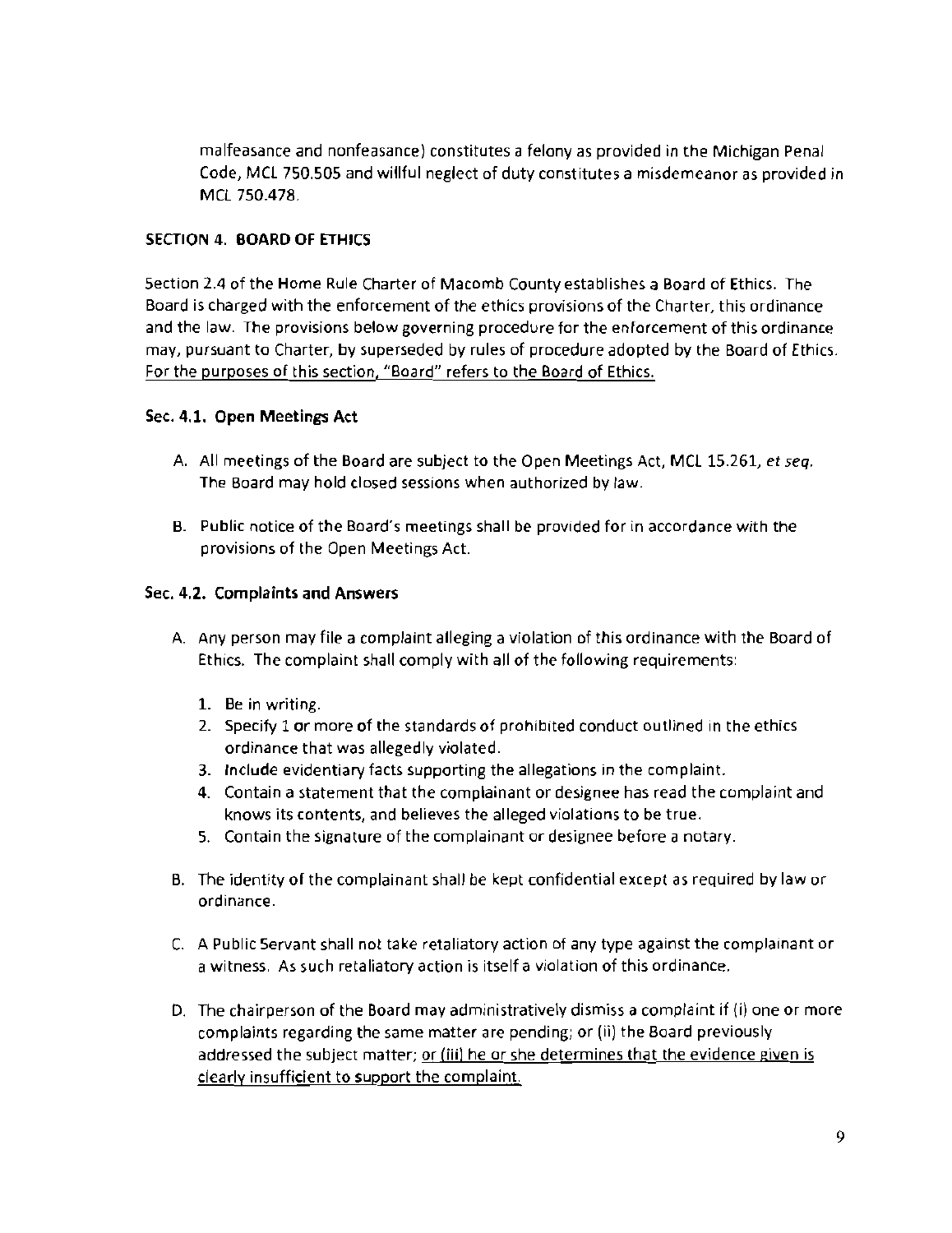- E. A copy of the complaint shall be promptly served on the person alleged to have violated this ordinance.
- F. The person charged, or designee, shall file an answer within 21 days after service of the complaint. The answer shall comply with all of the following:
	- 1. Be in writing.
	- 2. Include a response to each allegation raised in the complaint.
	- 3. Contain the signature of the person charged or designee before a notary.
- F. Any additional written information a complainant or the person charged wants the Board to consider must be simultaneously filed with the Board and the opposing party no later than 21 calendar days before the date of the Board meeting scheduled to address the complaint. The opposing party must submit any written response to the executive secretary no later than 14 calendar days before the date of the Board meeting.
- G. Upon expiration of the time provided for written submissions, the complaint, answer, and any other written submissions shall be presented to the Board for its consideration at a meeting. Upon presentation of the complaint and answer, the Board may request additional information regarding the complaint. Any information acquired by the Board is confidential unless revealed by the Board.
- H. The complainant and the person charged shall have an opportunity to address the Board at the meeting scheduled to address the complaint.
- I. At any time, the Board may issue a complaint decision based on any of the following reasons:
	- 1. The Board lacks jurisdiction over the person subject to the complaint.
	- 2. The Board lacks jurisdiction over the subject matter.
	- 3. The complaint is barred because of release, prior judgment, or other disposition of the claim before the complaint was filed.
	- 4. The complaint on its face fails to state a claim of unethical conduct.
- J. If no genuine issue as to any material fact exists, then the Board may issue a complaint decision without a hearing.
- K. **If** the Board determines that the complaint cannot be resolved, the Board may schedule a formal hearing.
- L. The Board shall transmit copies of the Board's decision to the complainant, the person charged with unethical conduct and other persons as the Board directs.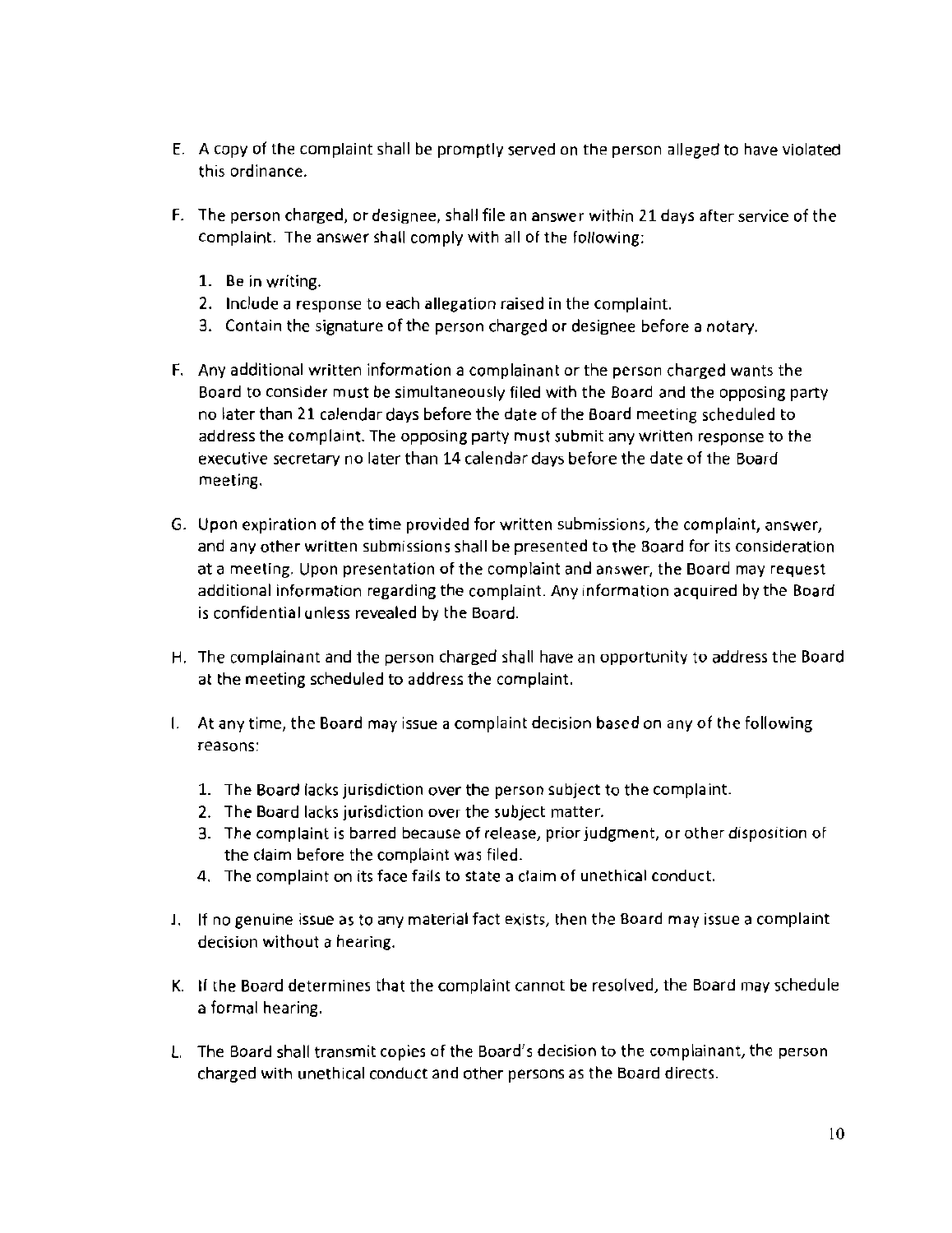#### Sec. 4.3. Advisory Opinions

- A. Any Public Servant may request an advisory opinion relating to matters affecting the ethical conduct of a Public Servant. The request shall be in writing, but need not be notarized.
- B. Upon the request for an advisory opinion, the Board may ask for additional information regarding the request.
- C. At any time, the Board may issue an advisory opinion based on any of the following reasons:
	- 1. The Board lacks jurisdiction over the person subject to the advisory opinion.
	- 2. The Board lacks jurisdiction over the subject matter.
	- 3. The request is barred because of release, prior judgment, or other disposition of the claim before the complaint was filed.
	- 4. The request on its face fails to state a claim of unethical conduct.
- D. If no genuine issue as to any material fact exists, then the Board may issue an advisory opinion without a hearing.
- E. If the Board determines that the request for an advisory opinion cannot be resolved, then the Board may schedule a hearing.
- F. Copies of the Board's order shall be transmitted to the party filing the request, the person subject to the request, and other persons as the board directs.

#### Sec. 4.5. Investigations Initiated by the Board of Ethics

- A. The Board may direct the prosecutor's office to make an informal investigation of any practice that could affect the ethical conduct of a public official or employee. The investigation and its results shall not be disclosed except to the board.
- B. The Board may vote to initiate an investigation upon a Board member's duly made motion. If the Board determines that there is reasonable cause to conclude that the practice could affect the ethical conduct of a public officer or employee and that substantial factual matters are in dispute, then the Board shall schedule a meeting on the practice. Notices of the meeting shall be sent to parties of interest.
- C. If the Board determines that there are no reasonable grounds to conclude that the practice could affect ethical conduct, then it shall terminate the investigation and a prompt written notice of the termination shall be sent to all persons of whom inquiry was made. The board may issue a report of its actions.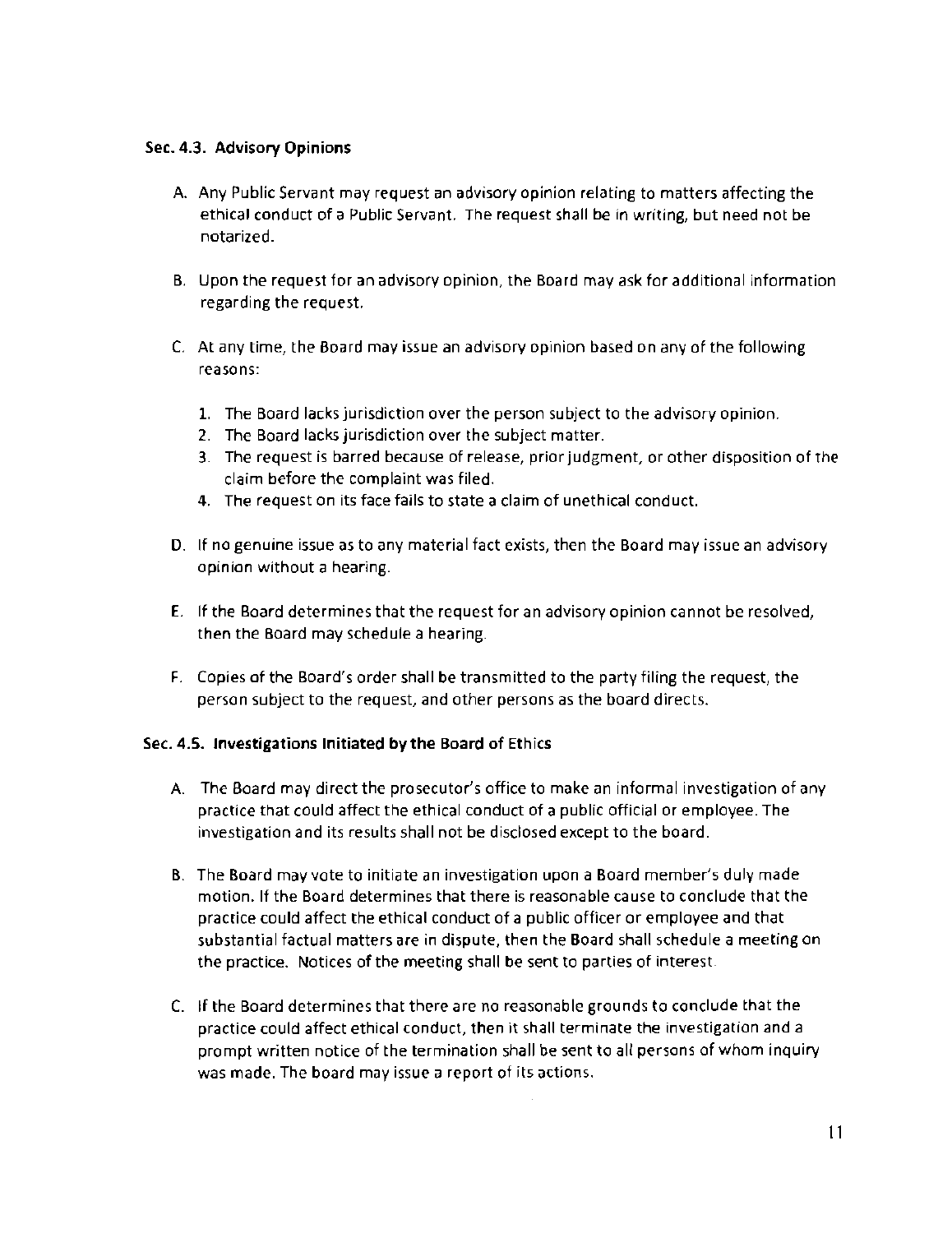D. If the Board determines that the matter cannot be resolved, then the board may schedule a hearing.

#### Sec. 4.6. Representation by legal Counsel

A. Interested parties attending a meeting or witnesses required to testify at a hearing at the request of the Board, the complainant or the person charged with unethical conduct have the right to be represented by legal counsel, provided at his or her own expense and not that of the county.

### Sec. 4.7. Hearings

- A. The Board may hold a hearing to further review the merits of a complaint, a request for an advisory opinion, or upon conclusion of an investigation.
- B. Not fewer than 28 calendar days before the date of the hearing, any interested party shall be notified. The notice shall state the time, place, date, case name, and questions to be heard at the hearing as determined by the Board.
- C. The chairperson of the board shall preside over the hearings, or in the chairperson's absence, members of the board shall appoint a board member as presiding officer. A member of the board, a hearing officer, agent or employee of the Board shall not have direct or indirect ex-parte communication with any person in connection with any issue involved in a scheduled hearing except with the members of the Board or its agents or employees.
- D. The chairperson shall do any of the following:
	- 1. Administer oaths as deemed appropriate by the Board.
	- 2. Request the attendance of any witnesses whose testimony, in the judgment of the Board, will aid in the conduct of its investigations.
	- 3. Request the production of books, papers, and other documentary evidence to aid the Board in its investigation.
	- 4. Fix the time and form for the submission of evidence or argument.
	- 5. Adjourn a hearing for good cause to such time, date, and place as the chairperson determines to be appropriate. The rules of evidence applicable in the courts of the state need not be applied strictly in any hearing.
- E. The standard of review shall be the preponderance of the evidence. The complainant shall have the burden of introducing the requisite evidence to prove the alleged unethical conduct. The person requesting an advisory opinion shall have the burden of presenting facts or issues to the board for its consideration. The person whose conduct is being questioned has all of the following rights: